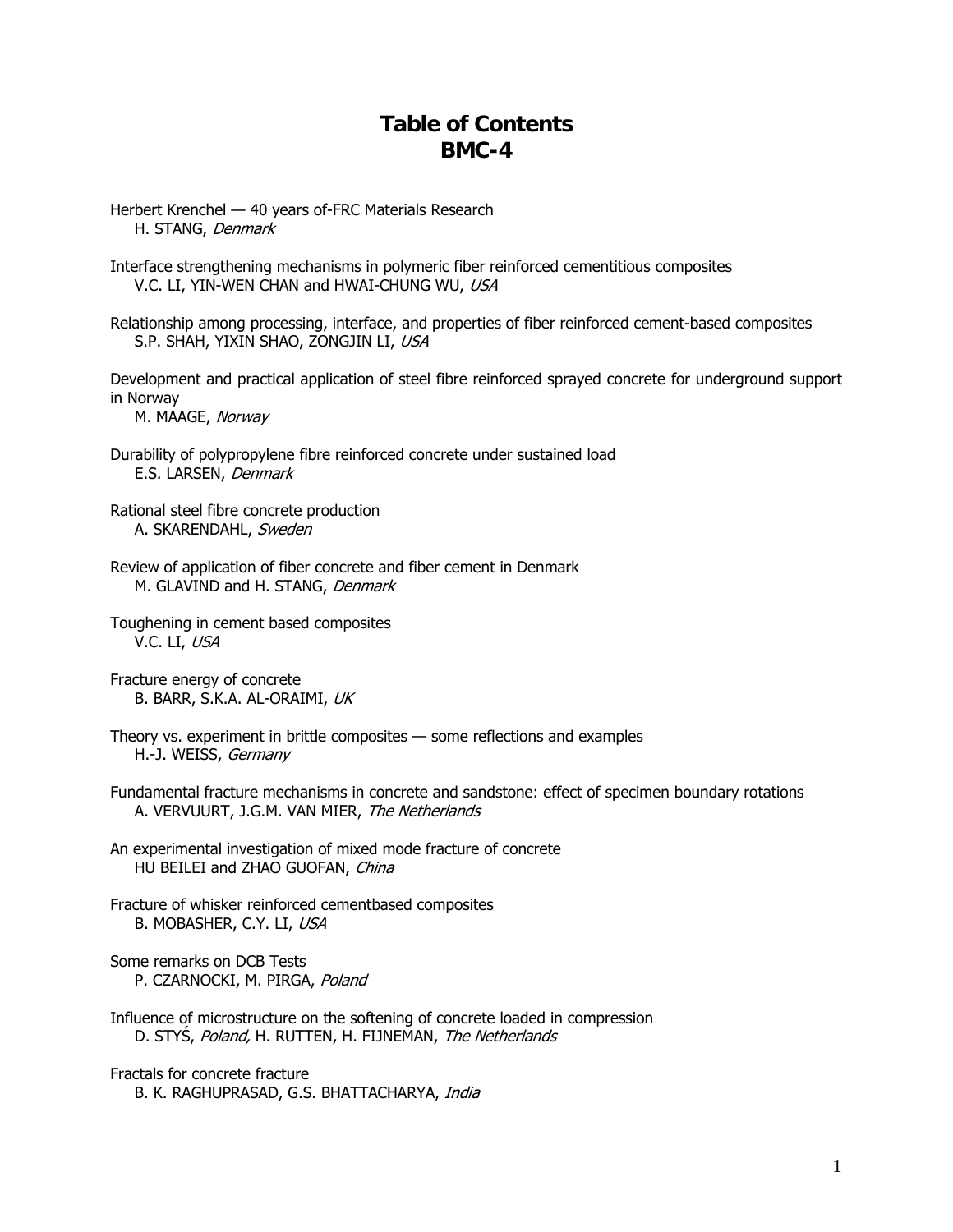- Profile lines of fractures in samples of dynamically damaged concrete with lime stone aggregate S. SASIADEK, Poland
- Fracture surface morphology of dense concretes Z. RAWICKI, Poland

Application of the fluorescence microscopic technique to the study on the propagation of cracks in cement paste and mortar

M. KAWAMURA, S. IGARASHI, Japan

- On the modelling of the mechanical behaviour of glass fibre reinforced cement A. VAUTRIN, France
- Crack extension in a single layer of a fibrous composite model a numerical simulation F. FERBER, K.P. HERRMANN, Germany
- Influence of random fiber arrangement on crack propagation in brittle-matrix composites I. JASIUK, P.Y. SHENG, M. OSTOJA-STARZEWSKI, USA
- Numerical analysis of the J-based fracture testing technique for brittle matrix composites K. SATO, T. HASHIDA, Japan. V.C. LI, USA,H. TAKAHASHI, Japan
- The relationship between stress and crack opening in fracture of concrete V. TRAN TU, Vietnam. J. KASPERKIEWICZ, Poland
- Cracks interaction in anisotropic materials W.K. BINIENDA, USA

Relationships between composition, structure and strength of concretes made with fine calcareous aggregate

J. WAWRZENCZYK, Poland

- A multicriteria optimization of epoxy concrete using the desirability function approach L. CZARNECKI, A. LENARCIK, P. LUKOWSKI, Z. PIASTA, Poland
- Modelling, analysis and optimization of brittle matrix composites properties fields V.V. VOZNESENSKY, T.V. LYASHENKO, Ukraine
- Influence of strain rate on the strength of materials sensitive to damage A.S. BYCHKOV, Russia
- On shear cracking in brittle matrix cross-ply laminates G. BAO, USA

Improved geometrically nonlinear finite element analysis and failure of fibre reinforced composite laminates

S. MAKSIMOVIC, Yugoslavia

- Efficiency and pull out testing of steel fibres P. STROEVEN, The Netherlands
- Modelling of wiredrawn steel fibres debonding G. CHANVILLARD, France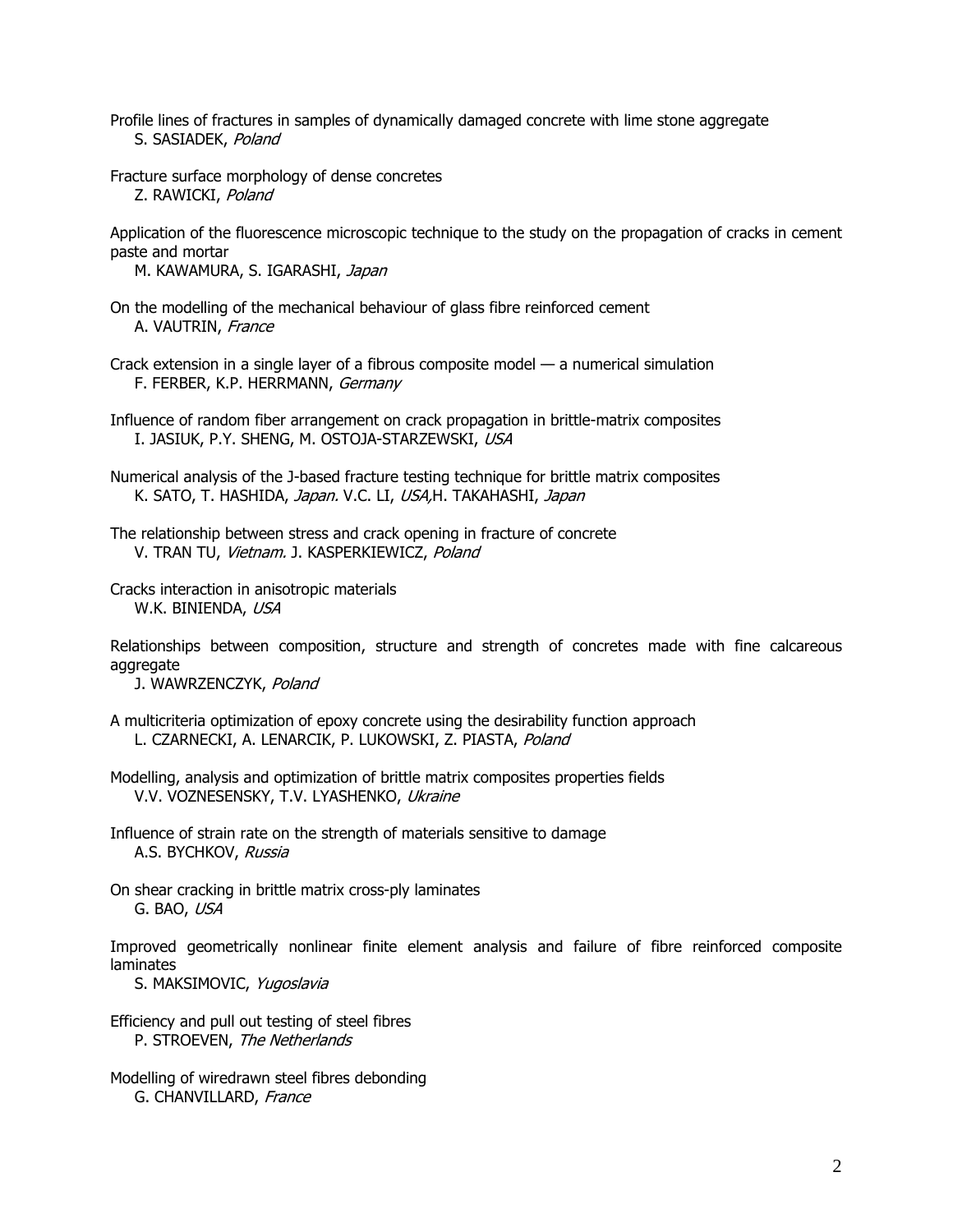Effects of the inclination of steel fibres to a tensile load on their loadbearing capacity and the SFRC fracture mechanism

P.J.M. BARTOS, M. DURIS, UK

Fracture properties of fibre-reinforced concrete V.J. WEISS, Czech Republic, B.I.G. BARR, UK

Mechanical properties of hybrid fibre reinforced mortars L. RUDZINSKI, B. TURLEJ, L. HEBDA, W. GROCHAL, Poland

Shrinkage related optimal contents of fibres and silica fume in SFRC for repairs W. MARKS, J. POTRZEBOWSKI, Poland

Effect of fibre content, water/cement ratio and curing period on crack sensitivity and splitting strength of steel fibre reinforced concrete

K. KOVLER, A. BENTUR, Israel

Impact behaviour of matrix-modified GRC composites M.A. GLINICK.I, Poland. P. SOUKATCHOFF, A. VAUTRIN, France

Identification and control of the aging mechanisms in wood fiber-cement composites P. SOROUSHIAN, JONG-PIL WON, USA

- Influence of steel fibres on water permeability of concrete J. SLIWINSKI, K. WITEK, Poland
- Fatigue performance of steel fiber reinforced concrete containing larger aggregate HUANG CHENGKUI, ZHAO GUOFAN, China .
- Strains of steel fibre reinforced concrete under a long-term load M. ABRAMOWICZ, Poland. J. KRATKY, K. TRTIK, J. VODICKA, Czech Republic
- Some observations on the strain capacity of concrete in tension M.A. TASDEMIR, Turkey, F.D. LYDON, B.I.G. BARR, UK
- Dynamic/static modulus of elasticity and Poisson's ratio of fly ash concrete J. OLEK, USA
- A composite matrix material based on fly ash X. WU, J. WASTIELS, S. FAIGNET, P. BAUWERAERTS, Belgium
- Prediction of aggregate field performance in concrete exposed to freezing Z. RUSIN, Poland
- Effects of heat treatment on stress destruction of concrete with different grading J. HOLA, Poland

Effect of aggregate concentration on strength, elasticity modulus and fracture mechanics characteristics of concrete

K. KOVLER, Israel, Y. ZAITSEV, Russia

Investigations of limestone aggregate—cement paste interface layer G. PROKOPSKI, Poland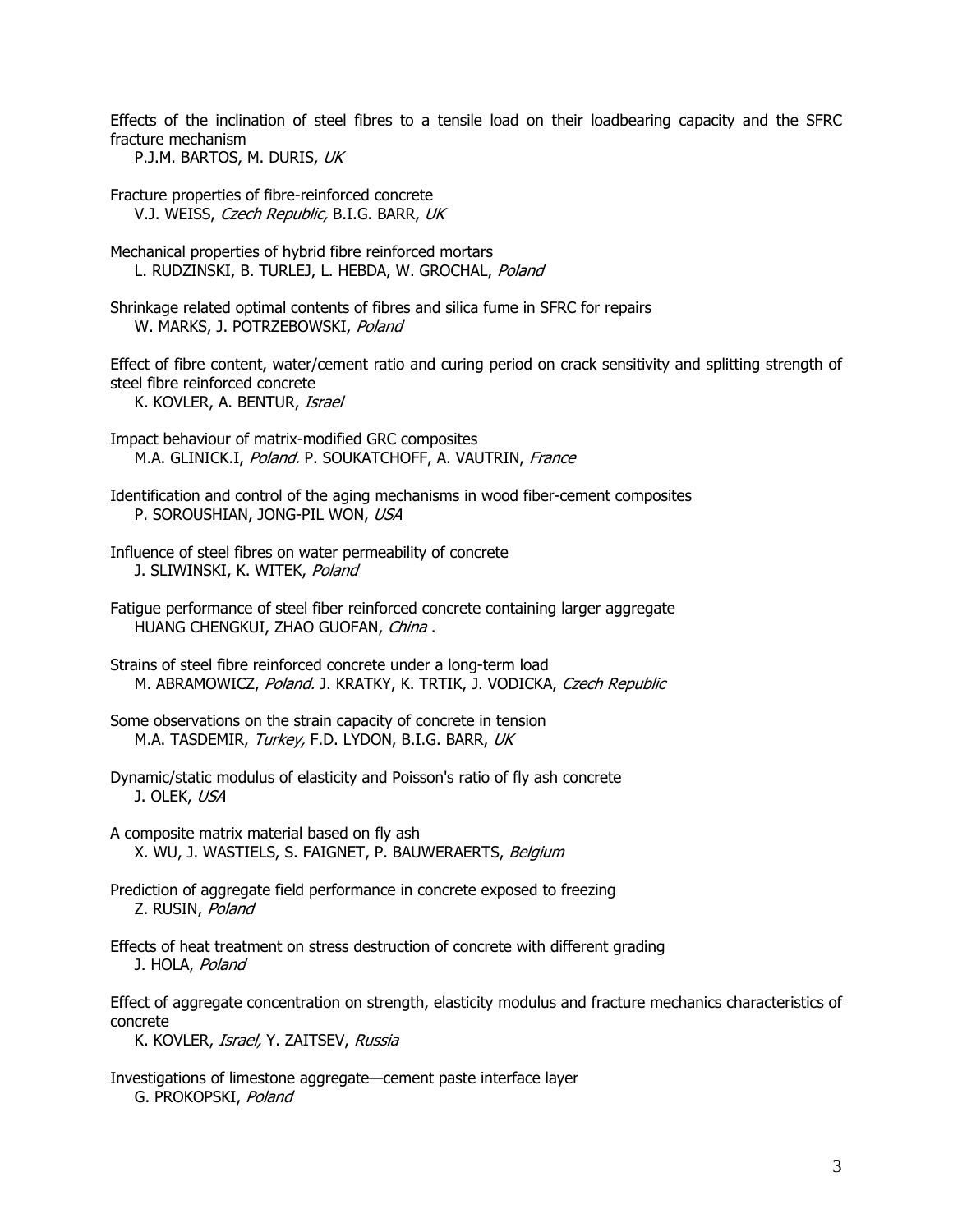Effects of the cement paste—aggregate interfacial zone on the chloride permeability of concrete with a low water : cement ratio

M. SAITO, M. KAWAMURA, Japan

A method for predicting the operating characteristics during extrusion moulding process for cementitious materials

A. MORI, A. BABA, Japan

- Densification for improving the flexural strength of cementitious materials under extrusion moulding A. BABA, A. MORI, Japan
- Composite materials for durability improvement and repair of reinforced concrete structures in Japan Y. OHAMA, Japan

Ductility of beams and columns made of HSC/HPC G. KONIG, R. GRIMM, G. SIMSCH, Germany

- Impact toughness of steel fibre reinforced concrete slabs W. RADOMSKI, Poland
- Properties of concrete rings under repeated loading T. NITRNBERGEROVA, A. BABAL, K. KOMLOS, J. HAJEK, Slovakia
- Shear behaviour of SFRC double-T girdes P. CASANOVA, P. ROSSI, I. SCHALLER, France
- Bending of fibre reinforced concrete beams E. GOLDAU, Germany. K. TRITIX, J.L. VfTEK, J. VODICKA, Czech Republic
- Bond splices tests based on fracture mechanics S. SENER, Turkey
- Ceramic matrix composites: mechanical behaviour J.-L. CHERMANT, T. DESPIERRES, France
- Durability and damage tolerance models for ceramic matrix composites K.L. REIFSNIDER, Y. XU, M. PASTOR, USA

The influence of variations in the production route on the structure and the mechanical performance of a C/C — composite

K. KROMP, Austria

- Constitutive equations for semi-brittle ceramics in plane stress state T. SADOWSKI, Poland
- Effective strain-related damage concept applied to brittle materials and composites J. NAJAR, Germany, T. SADOWSKI, Poland

G.A. PAPADOPOULOS, V.N. KYTOPOULOS, Greece. T. SADOWSKI, Poland Experimental study of fracture process in MgO polycrystalline ceramics

Influence of conditions of sintering on the strength of hard alloys L.L. MISHNAEVSKY, Ukraine